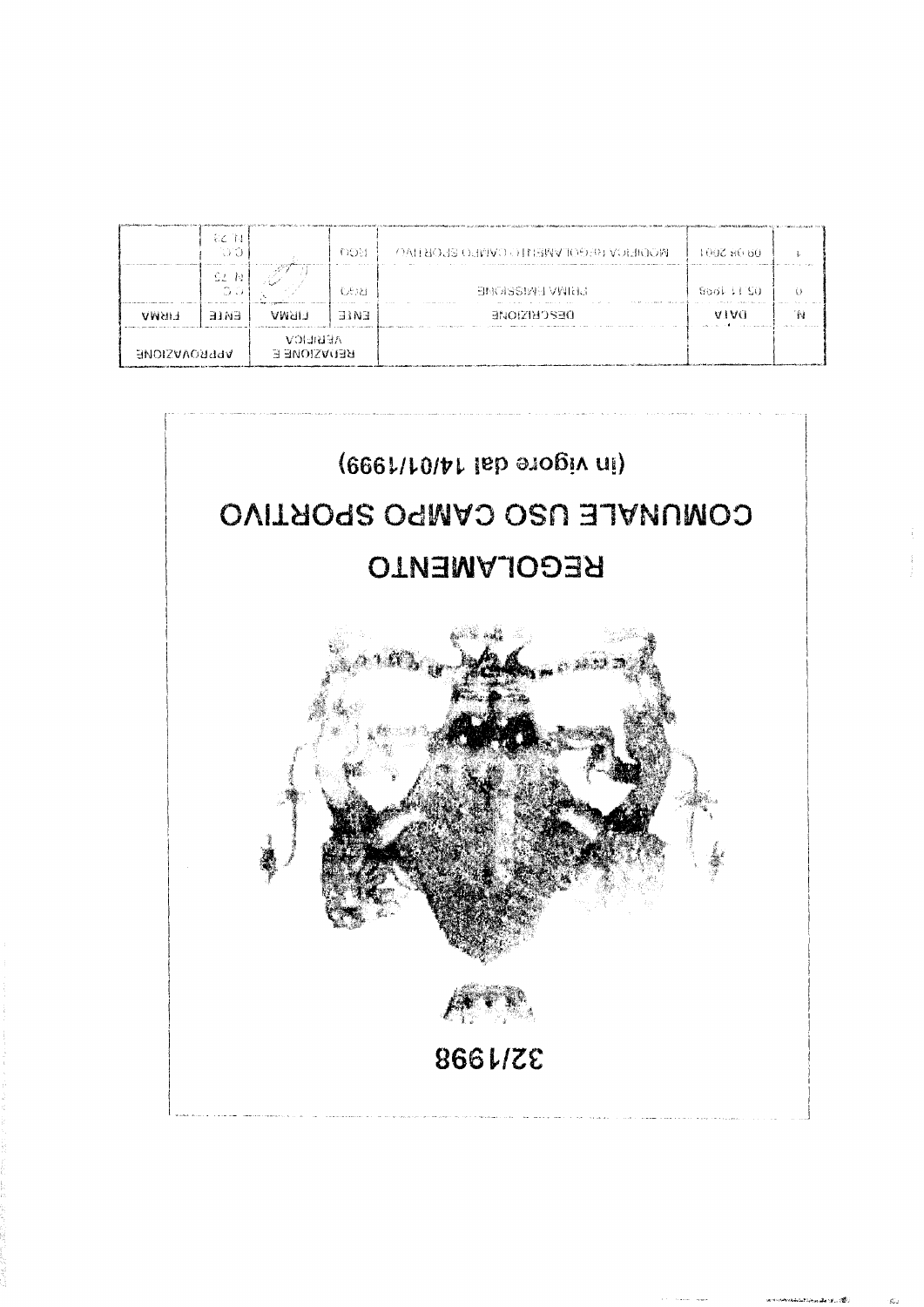$\frac{211}{3}$ 

# **CAMPO SPORTIVO**

# REGOLAMENTO PER L'USO E LA GESTIONE DELL'IMPIANTO SPORTIVO

# **LA STRUTTURA:**

 $= 14/261/37$ 

# ART.1

IL COMUNE È PROPRIETARIO, PUÒ DARE IN GESTIONE IL CAMPO SPORTIVO SITO IN VIA FERRARA, LE STRUTTURE E LE ATTREZZATURE (IVI COMPRESI I LOCALI SOTTOSTANTI, LE TRIBUNE) IN ESSO ESISTENTI E CONNESSE ALLE ATTIVITÀ SPORTIVE, RICREATIVE E SOCIALI CHE OUI SI POSSONO SVOLGERE.

IL COMUNE PUÒ CONCEDERE IN GESTIONE A TERZI IN POSSESSO DEI REOUISITI DI LEGGE, LA GESTIONE DEL CAMPO SPORTIVO, TRAMITE AFFIDAMENTO DIRETTO, PREVIA STIPULA DI CONVENZIONE E NEL RISPETTO DEL PRESENTE REGOLAMENTO.

IL COMUNE PROVVEDE ALLA MANUTENZIONE ORDINARIA E STRAORDINARIA ED ALLA CUSTODIA DELLA STRUTTURA DE QUO IN MODO DA ASSICURARNE LA PERFETTA EFFICIENZA. L'USO PUBBLICO E LA GESTIONE SPORTIVA E SOCIALE DEGLI IMPIANTI DA PARTE DI TERZI, SONO CONSENTITI ATTRAVERSO LE NORME DEL PRESENTE REGOLAMENTO ED IN RAGIONE ALLA NORMATIVA VIGENTE IN MATERIA D'ORDINE PUBBLICO, ANCHE RELATIVAMENTE ALLO SVOLGIMENTO DI PUBBLICHE ATTIVITÀ E **MANIFESTAZIONI.** 

L'AUTORIZZAZIONE ALL'USO DELLA STRUTTURA DE QUO È CONCESSA SU RICHIESTA DEGLI INTERESSATI. L'USO DELL'IMPIANTO SPORTIVO E FINALIZZATO PRIORITARIAMENTE A SODDISFARE INTERESSI GENERALI, PUBBLICI E DIFFUSI DELLA COLLETTIVITÀ.

### ART.2

PER CHIUNOUE VENGA AUTORIZZATO AD USUFRUIRE DEL CAMPO SPORTIVO E DELLE STRUTTURE ANNESSE, SALVO SPECIFICA DICHIARAZIONE, CONTESTUALE. CONTROFIRMATA DALLE PARTI, QUESTO SI INTENDE CONSEGNATO SEMPRE IN PERFETTO ORDINE E FUNZIONANTE, COSÌ COME SI EVINCE DAL CERTIFICATO DI CONSEGNA REDATTO DALL'UFFICIO TECNICO, CHE DIVENTA PARTE INTEGRANTE DEL PRESENTE ATTO (ALLEGATO A).

# USI E FINALITÀ:

#### ART.3

 $\mathbf{r}$ 

IL CAMPO SPORTIVO È DESTINATO ALL'USO DI ENTI, SODALIZI, GRUPPI SPORTIVI ATLETICI DI BROLO, NONCHÉ DI GRUPPI SPORTIVI DI FUORI COMUNE, ED. COMPATIBILMENTE CON L'UTILIZZO IN VIA PRIORITARIA, DA PARTE DEI SODALIZI LOCALI.

L'AUTORIZZAZIONE ALL'USO CONTINUATIVO, E QUINDI PROGRAMMATO, VERRÀ DATA ESCLUSIVAMENTE DAL GESTORE TENUTO CONTO PRIORITARIAMENTE DELLE ESIGENZE DI TUTTI I SODALIZI LOCALI CHE NE ABBIANO FATTO IN PRECEDENZA RICHIESTA.

IL SINDACO O L'ASSESSORE ALLO SPORT POTRANNO INDIRE PRELIMINARMENTE UNA CONFERENZA DI SERVIZI, CUI PARTECIPERANNO L'ENTE GESTORE I DIRIGENTI DELLE SOCIETÀ O I RESPONSABILI DEGLI ENTI, CHE HANNO RICHIESTO L'USO DEL CAMPO, ALLO SCOPO DI PROGRAMMARE LE ATTIVITÀ.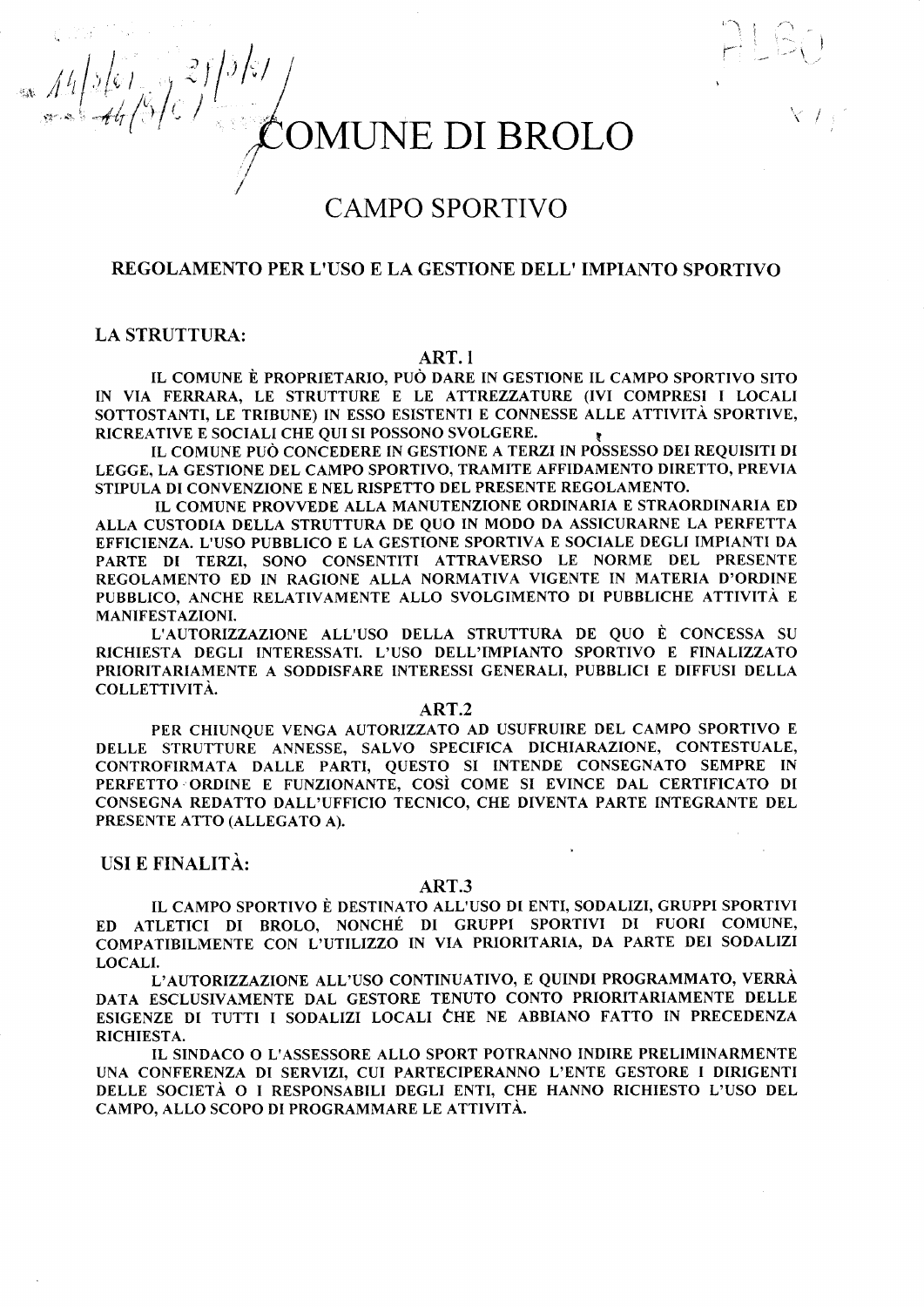# FRUITORI DELLA STRUTTURA, RICHIESTE, CONCESSIONI - TARIFE:

# ART. 4

LE DOMANDE D'USO DEL CAMPO SPORTIVO, SEMPRE REDATTE NEI TERMINT DI LEGGE (D.P.R. 642/72 E SUCCESSIVE MODIFICHE) DOVRANNO SPECIFICARNE L'USO ED ESSERE PRESENTATE:

r SE A CARATTERE CONTTNUATIVO E PROGRAMMABILE, 30 GIORNI PRIMA DELL'AWIO DELL'ATTIVITA AGONISTICA O SOCIALE - RICREATIVA. DETTA RICHIESTA DOVRÀ ANCHE CONTENERE IL TERMINE ULTIMO D'UTILIZZO. CONFERMATO ANCHE DALL'EVENTUALE DOCUMENTAZIONE UFFICIALE VISTATA DAGLI ORGANISMI SPORTIVI DI RIFERIMENTO. L'UTILIZZO NON POTRÀ IN OGNI CASO MAI SUPERARE I DODICI MESI. LA PRIORITA PER GIOCARE GLI INCONTRI UFFICIALI DI CALCIO (O ALTRI SPORT RICONOSCIUTI), ALL'INTERNO DELLO STADIO COMUNALB DI BROLO, VERRÀ STABILITO DALL'ORDINE D'IMPORTANZA DEGLI INCONTRI (IN BASE ALLE CATEGORIE O GIRONE D'APPARTENENZA). RELATIVAMENTE ALLA TENUTA DEGLI ALLENAMENTT INFRASETTIMANALI, IN CASO DI MANCATO ACCORDO COLLEGIALI TRA LE PARTI, SOTTOSCRITTO CON I CARICHI DI RESPONSABILITA, L'ENTE COMUNE SI RISERVA DI STILARE, MOTU PROPRIO, UN CALENDARIO D'ATTIVITÀ DOVE AL FIANCO DELLE PRIORITÀ AGONISTICHE SI VALUTERANNO ANCHE LA TIPOLOGIA DEGLI ALLENAMENTI, LE SPECIFICHE NECESSITA E LA STESSA ETA DEGLI ATLETI,

CONSTDERANDO ANCHE CHE GLI ALLENAMENTI POSSONO SVOLGERSI CON L'AUSILIO DELL'IMPIANTO DI ILLUMINAZIONE. LA SOCIETA SPORTIVA O IL SODALIZIO RICHIEDENTE NON POTRA USUFRUIRE COMUNQUE, IN CASO DI PTÙ RICHIESTE CONCOMITANTI E PER LO STESSO PERIODO, DI PIU DI DUE GIORNATE A SETTIMANA PER DISPUTARE MANIFESTAZIONI E GARE ''UFFICIALI''.

o SE A CARATTERE OCCASIONALE. LE DOMANDE D'UTILIZZO DELLA STRUTTURA SPORTIVA DOVRANNO PERVENIRE AL GESTORE ALMENO CINQUE GIORNI PRIMA DELLA DATA O DELLE DATE DESTINATE ALLO SVOLGIMENTO DELLE MANIFESTAZIONI. LE AUTORIZZAZIONI D'USO SARANNO SEMPRE CONCESSE IN RAGIONE, E COMPATIBILMENTE, ALLA DISPONIBILITÀ DELL'TMPIANTO SPORTIVO. IN CONCOMITANZA CON ALTRI APPUNTAMENTI SPORTIVI. L'USO VIENE CONDIZIONATO DALL'OTTENIMENTO DI UN PREVENTIVO NULLA-OSTA DI DISPONIBILITÀ CHE, A CURA DEL SODALIZIO RICHIEDENTE, DOVRÀ ESSERE CONCESSO DALLA SOCIETA O ENTE CHE HA LA PRIORITA D'USO DELLA STRUTTURA COMUNALE.

# ART.5

L'AUTORIZZAZTONE DELL'USO DEL CAMPO PER MANIFESTAZIONI DI BENEFICENZA O PER MANIFESTAZIONI SCOLASTICHE DI TIPO SPORTIVO. CULTURALE O RICREATIVO SENZA SCOPO DI LUCRO, È GRATUITA.

L'UTILIZZO DELLA STRUTTURA SPORTIVA, GRATUITAMENTE È ANCHE RISERVATA ALLE ASSOCIAZIONI DI VOLONTARIATO, AGLI ANZIANI ED AI PORTATORI DI HANDICAPS PER LA REALIZZAZIONE DI MANIFESTAZIONI SPORTIVE, CULTURALI <sup>E</sup> RICREATTVE SENZA SCOPO DI LUCRO. VERRA INOLTRE DATA DISPONIBILITA DELLA STRUTTURA ALLE ORGANIZZAZIONI CHE REALIZZERANNO MANIFESTAZIONI IL CUI INCASSO O ALTRI INTROITI DIRETTAMENTE REALIZZATI VERRANNO DESTINATI, INTERAMENTE, A FAVORE DI ISTITUZIONI CHE HANNO NEI LORO FINI SCOPI UMANITARI O DI RICERCA SCIENTIFICA A SOSTEGNO DI MALATI O PORTATORI DI HANDICAP OPPURE A FAVORE DI SINGOLI CITTADINI CHE VERSANO IN CONDIZIONI DI ESTREMA INDIGENZA O PORTATORI DI MENOMAZIONI FISICHE E/O PSICHICHE.

E' A CARICO DEGLI UTILIZZATORI, SOCIETA, ASSOCIAZIONI, ENTI, LA REALIZZAZIONE DELLA SEGNALETICA E DELLA SEGNATURA DEL CAMPO.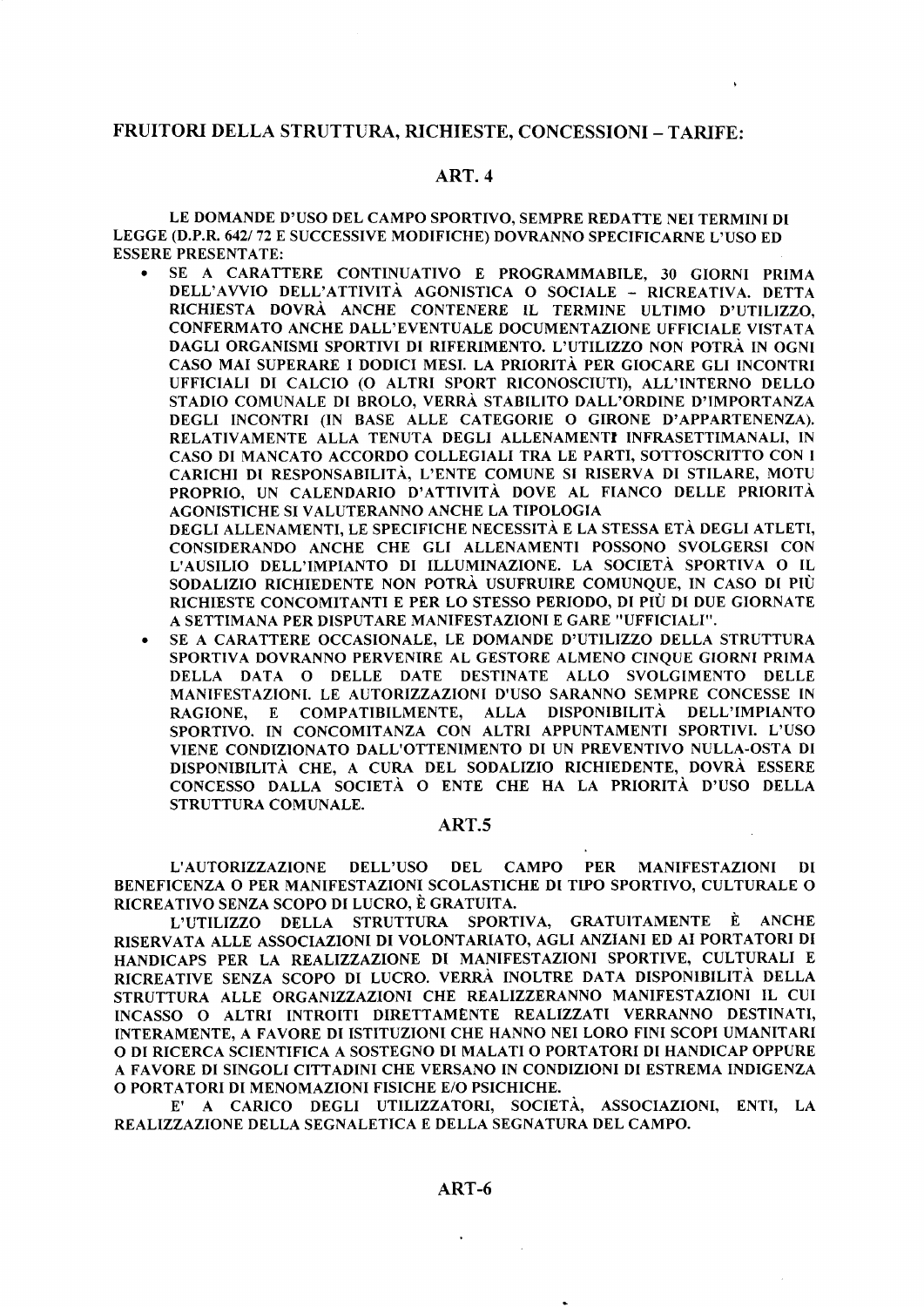IN CASO DI GESTIONE DIRETTA DEL COMUNE SI APPLICANO AL DI FUORI DEI CASI DI CUI AL PRECEDENTE ART.4 PER LE CONCESSIONI ALL'USO DELL'IMPIANTO SPORTIVO DEL CAMPO COMUNALE, VENGONO FISSATE LE SEGUENTI TARIFFE RIVALUTABILI D'ANNO IN ANNO SECONDO GLI INDICI ISTAT.

## 1. SODALIZI LOCALI

PARTECIPANTI A CAMPIONATI SPORTIVI UFFICIALI £. 70.000 PER OGNI PARTITA DISPUTATA IN ORE DIURNE E SENZA L'AUSILIO DELL'IMPIANTO D'ILLUMINAZIONE.

# 2. SODALIZI NON LOCALI

PARTECIPANTI A CAMPIONATI SPORTIVI UFFICIALI £. 160.000 PER OGNI PARTITA DISPUTATA IN ORE DIURNE E SENZA L'AUSILIO DELL'IMPIANTO D'ILLUMINAZIONE.

,

### 3. GRATUITO PER I SODALIZI LOCALI

PARTECIPANTI A CAMPIONATI UFFICIALI O TORNEI "GIOVANILI" E COMUNQUE RISERVATI A GIOVANI FINO A 16 ANNI PER OGNI PARTITA DISPUTATA IN ORE DIURNE <sup>E</sup> SENZA L'AUSILIO DELL'IMPIANTO D'ILLUMINAZIONE. DETTO USO DOVRA ESSERE REGOLAMENTATO ANCHE TRAMITE INTESE TRA LE ASSOCIAZIONI SPORTIVE ED TL COMUNE, E NON INTERFERIRE CON LE EVENTUALI ATTIVITA UFFICIALI DELLE SQUADRE BROLESI DI CATEGORIA SUPERIORE.

# IV. SODALIZI NON LOCALI

PARTECIPANTI A CAMPIONATI UFFICIALI O TORNEI ''GIOVANILI'' E COMUNQUE RISERVATI A GIOVANI SINO A 16 ANNI f. 60.000 PER OGNT PARTITA DISPUTATA IN ORE DIURNE E SENZA L'AUSILIO DELL'IMPIANTO D'ILLUMINAZIONE.

#### V. SODALIZI LOCALI A CARATTERE AMATORIALE.

PARTECIPANTI O NON A CAMPIONATI UFFICIALI O TORNEI ''DI CATEGORIA'' f. 50.000 PER OGNI PARTITA DISPUTATA IN ORE DIURNE E SENZA L'AUSILIO DELL'IMPIANTO D'ILLUMINAZIONE

#### VI. SODALIZI NON LOCALI A CARATTERE AMATORIALE.

PARTECIPANTI O NON A CAMPIONATI UFFICIALI O TORNEI " DI CATEGORIA" £. 8O.OOO PER OGNI PARTITA DISPUTATA IN ORE DIURNE E SENZA L'AUSILIO DELL'IMPIANTO D'ILLUMINAZIONE.

RESTANO SEMPRE A CARICO DI QUESTE SOCIETA O ENTI UTILIZZANTI IL CAMPO SPORTIVO GLI ONERI DERIVANTI DALLA REALIZZAZIONE DELLA SEGNALETICA DEL TERRENO DI GIOCO DEL CAMPO SPORTIVO, SE L'IMPIANTO SPORTIVO DOVESSE ESSERE CONCESSO PER GLI ALLENAMENTI, LE TARIFFE PREVISTE SONO RIDOTTE RISPETTIVAMENTE DEL 50% PER OGNI ALLENAMENTO DIURNO (TRANNE CHE PER I SODALIZI LOCALI, ANCHE A CARATTERE AMATORIALE CHE PAGHERANNO £. 25.000). IL<br>SETTORE GIOVANILE LOCALE, ENTRO I SEDICI ANNI, POTRÀ ALLENARSI SETTORE GIOVANILE LOCALE, ENTRO I SEDICI GRATUITAMENTE NEL RISPETTO DI QUANTO DETTO AL PUNTO 30.

CHIUNQUE PER ATTIVITA SPORTIVE UTILTZZI L'IMPIANTO D'ILLUMINAZIONE (ALLENAMENTT, PARTITE UFFTCTALI ECC....) DOVRA PAGARE f. 25.000 AD ORA <sup>E</sup> ULTERIORMENTE MAGGIORATE DI f.25.OOO SE SI UTILIZZERANNO GLI IMPIANTI D'ILLUMINAZIONE (ALLENAMENTI E/O PARTITE UFFICIALI) IN CASO DI GESTIONE DIRETTA DA PARTE DEL COMUNE.

I CANONI D'UTTLIZZO DELL'IMPIANTO SPORTIVO DOVRANNO ESSERE SEMPRE VERSATI ANTICIPATAMENTE SUL C/C POSTALE N.11033982 INTESTATO A: BANCO DI STCTLIA \_ SERVIZIO TESORERIA COMUNE DI BROLO O SU EVENTUALE ALTRO CONTO CHE IL COMUNE ATTIVERA ALL'UOPO.

IN CASO DI AFFIDAMENTO DELLA STRUTTURA A ENTI DIVERSI SI INTENDONO APPLICABILE LE TARIFFE DEI SODALIZI LOCALI BROLESI.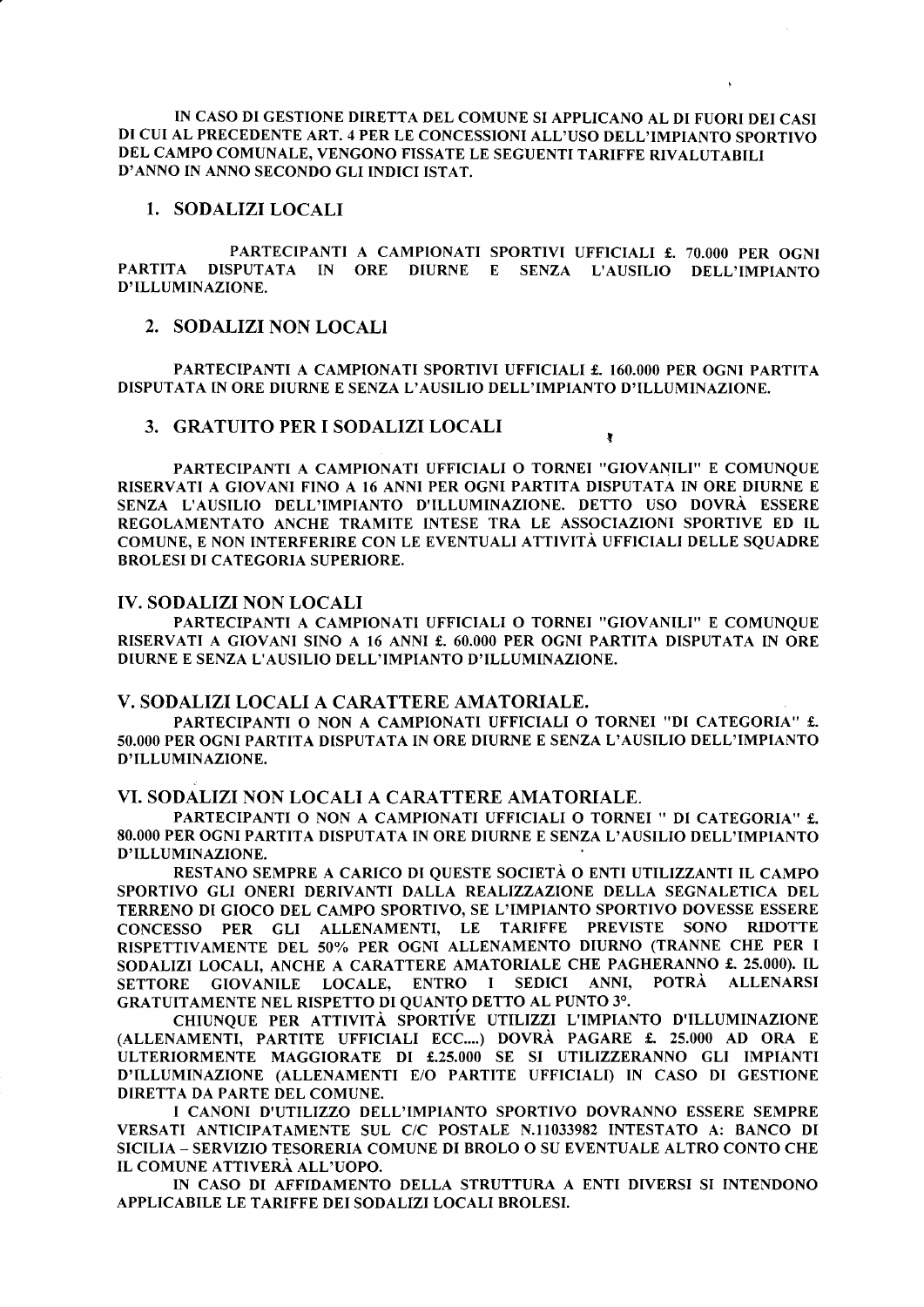TUTTA LA DOCUMENTAZIONE DELL'AWENUTO PAGAMENTO DOVRA ESSERE CONSEGNATA AL COMUNE (AL RESPONSABILE DEL SERVTZIO O DIRETTAMENTE AL CUSTODE DELLA STRUTTURA SPORTIVA CHE PROVVEDERA ANCHE A CONTABTLIZZARE - ESSENDONE RESPONSABILE - LE GIORNATE ED I PERIODI D'USO DA PARTE DEGLI AVENTI DIRITTO DELLA STESSA STRUTTURA).IL CANONE D'UTTLIZZO VERRA CONTEGGIATO, PREVENTIVAMENTE E PRESUNTIVAMENTE IN BASE ALLE PREVISIONI DEGLI IMPEGNI UFFICIALI DI CAMPIONATO E DEGLI ALLENAMBNTI PREVISTI DAI SODALIZI RICHIEDENTI. LE GIORNATE D'UTÍLIZZO SI POTRANNO ANCHE EVINCERE DA UN'APPOSITA RELAZIONE, REDATTA DAI RESPONSABILI DEL SODALIZIO, GLI EVENTUALI CONTEGGI, A CONGUAGLIO, E LE DIFFERENZE ECONOMICHE REGISTRATE, DOVRANNO, DOPO LE VERIFICHE MENSILI, TEMPESTIVAMENTE ESSERE INTEGRATE. SU SEMPLICE RICHIESTA, DEL RESPONSABILE DEL SERVIZIO.

LA NON REGOLARE POSIZIONE ECONOMICA, O GLI EVENTUALI RESIDUI DA PAGARE, A SALDO, ESCLUDONO OGNI POSSIBILITÀ FUTURA DI UTILIZZO DELLA STRUTTURA, DIRETTO O INDIRETTO, DEL SODALIZIO MOROSO, RIMANENDO SEMPRE A CARICO DEGLI UTILÍZZATORI L'ONERE DT RIMBORSARE L'ENTE LOCALE PER EVENTUALI DANNI PATITI DALLA STRUTTURA DURANTE L'VTILIZZAZIONE, ANCHE INDIRETTAMENTE CONSEQUENZIALI AL SUO USO, E COMUNQUE DI RIPRISTINARE, IMMEDIATAMENTE, QUANTO NON PIÙ FUNZIONANTE.

NEL CASO DI ALTRE MANIFESTAZIONI, OLTRE QUELLE SPORTIVE E RICREATIVE SOPRA INDICATE. IN CUI L'INGRESSO AVVIENE TRAMITE PAGAMENTO, (O SONO PREVISTE ALTRE FORME DI CONTRIBUZIONE INDIRETTA - ASTE O CONTRIBUZIONI VOLONTARIE...) È DOVUTA AL COMUNE DA PARTE DEL RICHIEDENTE, CHE DOVRA SEMPRE AVERE I REQUISITI PER SVOLGERE L'ATTIVITÀ DI CUI SI FA PROMOTORE, UNA QUOTA FISSA, FORFETTARIAMENTE DEFINITA DI £. 2.000.000 OLTRE AL 5% SUGLI INCASSI AL LORDO. UNA QUOTA FISSA,IN OGNI CASO DOVRA ESSERE GARANTITO AL COMUNE UN MINIMO DI f,.3.OOO.OOO.NEL CASO DI MANIFESTAZIONI O ALTRE ESIBIZIONI SALTUARIE, L'ORGANIZZAZIONE DOVRA ANCHE EFFETTUARE UN VERSAMENTO, QUALE DEPOSITO CAUZIONALE, PARI A £. 1.000.000 DA VERSARE SUL CONTO CORRENTE POSTALE N.11033982, INTESTATO BANCO DI SICILIA - SERVIZIO DI TESORERIA, COMUNE DI BROLO (IN TUTTI GLI ALTRI CASI, TL DEPOSITO CAUZIONALE, CHE TUTTI I CONCESSIONARI DOVRANNO PROVVEDERE, ANTICIPATAMENTE, A VERSARE SARÀ DI £. 3.000.000, DETTO DEPOSITO VERRÀ EVENTUALMENTE RIMBORSATO, AL TERMINE DELLA MANIFESTAZIONE, DOPO UN SOPRALLUOGO TECNICO PER VISIONARE LO STATO DELLA STRUTTURA, CHE DOVRÀ COMUNQUE ESSERE RIORDINATA E RICONSEGNATA AL COMUNE NELLE MEDESIME CONDIZIONI IN CUI SI È RICEVUTA. IL COMUNE, CON PROPRIO PERSONALE, <sup>O</sup> DIRETTAMENTE CON GLI AMMINISTRATORI, POTRÀ VIGILARE E CONTROLLARE SIA SUGLI INCASSI EFFETTUATI, CHE NEL CORSO DELLA MANIFESTAZIONE PER L'IDONEA FRUIZIONE DI QUANTO CONCESSO. ALL'UOPO, LA CONCESSIONE TEMPORANEA, PER L'INSORGERE DI SPECIFICHE NECESSITÀ, O PER ALTRE MOTIVAZIONI, POTRA SEMPRE ESSERE REVOCATA, PRIMA DELL'AWIO DELLA MANIFESTAZIONE, SENZA CHE IL RICHIEDENTE NON ABBIA NULLA A PRETENDERE DAL COMUNE. IN QUESTE PRECISE CIRCOSTANZE L' ENTE SARA TENUTO A RIMBORSARE LE SOMME GIA INCAMERATE PER L'USO DEL CAMPO.

#### RIMBORSO CONCESSIONARI DANNI - DEPOSITI CAUZIONALI - OBBLIGHI DEI

#### ART.7

OGNI SOCIETÀ O SODALIZIO CHE HA LA DISPONIBILITÀ DEL CAMPO SPORTIVO COMUNALE, CON LE RELATIVE AREE CONNESSE ED ANNESSE, È RESPONSABILE, DIRETTAMENTE E SEMPRE NELLA PERSONA DEL PROPRIO RESPONSABILE, NEI CONFRONTI DEL COMUNE, PROPRIETARIO DELL' IMMOBILE, PER OGNI DANNO DERIVANTE ALLA STRUTTURA DE QUO DA QUALSIASI AZIONE OD OMISSIONE DOLOSA <sup>O</sup> SEMPLICEMENTE COLPOSA DERIVANTE DALLE ATTIVITA ISTITUZIONALMENTE SVOLTE o DALL'USO IMPROPRTO DELLA STRUTTURA DE QUO.

DETTE SOCIETÀ ED I LORO RAPPRESENTANTI, AVENDO L'OBBLIGO DELLA VIGILANZA E DELLA CUSTODIA DELLE PERSONE E DELLE COSE, RISPONDERANNO SEMPRE DEI DANNI DERTVATI ALLA STRUTTURA E CAUSATI ANCHE DA TERZI DURANTE IL PERIODO D' UTILIZZO, CON LA POSSIBILITÀ DI UN' EVENTUALE RIVALSA VERSO QUEST' ULTIMA.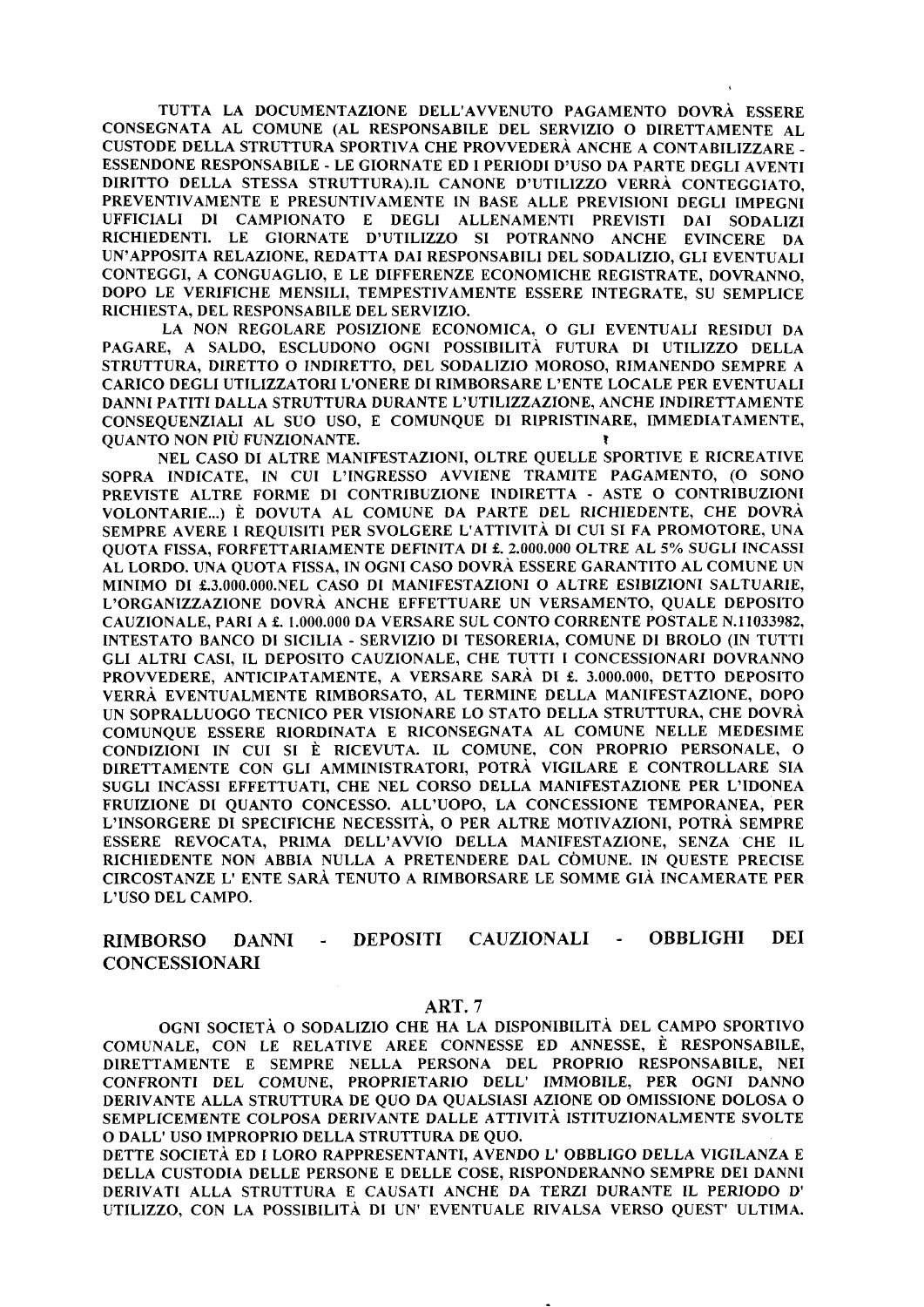INOLTRE, GLI ASSEGNATARI MEDESIMI O I RAPPRESENTI DELLE SOCIETÀ HANNO L'ONERE PIENO ED INCONDIZIONATO DI OGNI RESPONSABILITÀ CIVILE VERSO CHIUNQUE ED ANCHE VERSO GLI SPETTATORI, ED ALL' UOPO DOVRANNO SEMPRE PROVVEDERE ANCHE A COPRIRE CON SPECIFICHE POLIZZE ASSICURATIVE SIA LE ATTIVITÀ SVOLTE ED I PARTECIPANTI A QUESTE CHE I BENI COMUNALI LORO AFFIDATI.

IL COMUNE NON RISPONDE MAI, ESCLUDENDOSI DA OGNI RESPONSABILITÀ, DEI DANNI, A COSE O PERSONE, CHE POSSANO DERIVARE IN SEGUITO AD INCIDENTI. O ALTRO, DURANTE ALLENAMENTI, GARE, MANIFESTAZIONI, ESIBIZIONI, MOSTRE, PARATE, OD ALTRI USI DI OGNI GENERE DEL CAMPO SPORTIVO IO CHE SI SVOLGANO NELLE STRUTTURE AD ESSO CONNESSO.

NELLA RICHIESTA DI CONCESSIONE, DIRETTA AL SINDACO, DI CUI ALL'ART. 3 DEL PRESENTE REGOLAMENTO, DOVRÀ ESSERE FATTA DAI RICHIEDENTI ESPLICITA DICHIARAZIONE DI ASSUNZIONE TOTALE DI RESPONSABILITÀ RELATIVAMENTE A INCIDENTI O QUANT'ALTRO POSSA COINVOLGERE COSE E PERSONE PRESENTI NELLA STRUTTURA NEL PERIODO D' UTILIZZO.

A TAL FINE IL CONCESSIONARIO O IL GESTORE SI IMPEGNA A CONTRARRE APPOSITE E CONGRUE POLIZZE CON PRIMARIE COMPAGNIE: COPIE DELLE POLIZZE ASSICURATIVE DOVRANNO ESSERE DEPOSITATE PRESSO L'AMMINISTRAZIONE COMUNALE ED ACCETTATE FORMALMENTE DA QUEST' ULTIMA.

LE SUDDETTE POLIZZE DOVRANNO COPRIREI BENI IN CONCESSIONE DA OGNI E OUALSIASI EVENTO CHE ABBIA A VERIFICARSI E SOLLEVI L'AMMINISTRAZIONE COMUNALE DA OGNI RESPONSABILITÀ.

#### ART.8

I CONCESSIONARI HANNO INOLTRE L'OBBLIGO DI OSSERVARE ESATTAMENTE LE PRESCRIZIONI DELLE LEGGI E DEI REGOLAMENTI VIGENTI, CON PARTICOLARE RIGUARDO A QUELLE IN MATERIA DI PUBBLICI SPETTACOLI, ONERI PREVIDENZIALI ED ASSICURATIVI, AUTORIZZAZIONI DI PUBBLICA SICUREZZA, PAGAMENTI DEI DIRITTI SIAE.

## ART.9

IN TUTTI I CASI SARÀ A CARICO DEI CONCESSIONARI O GESTORI QUALSIASI SPESA INERENTE ALL'ORGANIZZAZIONE ED ALLO SVOLGIMENTO DELLE MANIFESTAZIONI O ATTIVITÀ.

### **PUBBLICITÀ E VENDITE PRODOTTI ALL'INTERNO DEL CAMPO SPORTIVO**

# **ART. 10**

DURANTE LO SVOLGIMENTO DELLE MANIFESTAZIONI SONO PERMESSI ALL' INTERNO DEL CAMPO SPORTIVO SPACCI DI CIBARIE E BEVANDE MA È FATTO ASSOLUTO DIVIETO DI VENDERE ALCOLICI. DETTI ALIMENTI DOVRANNO ESSERE SERVITI ESCLUSIVAMENTE IN RECIPIENTI DI CARTA O SIMILARI COMUNQUE NON PERICOLOSI PER IL PUBBLICO DURANTE LE MANIFESTAZIONI SPORTIVE, ED È FATTO ESPRESSAMENTE DIVIETO DI VENDERE O INTRODURRE PRODOTTI ALIMENTARI E OUANT'ALTRO IN CONTENITORI DI VETRO. DETTA CONCESSIONE SARÀ POSSIBILE QUALORA GLI ESERCENTI ABBIANO LA RELATIVA AUTORIZZAZIONE RILASCIATA DAL SINDACO, LA CONCESSIONE È SEMPRE A TITOLO ONEROSO, IN RAGIONE DELL'ATTIVITÀ SVOLTA. DETTO ONERE SARÀ STABILITO DALLA GIUNTA MUNICIPALE. IN PRESENZA DI GESTIONE DIRETTA DA PARTE DEL COMUNE LA DISTINTA DEI PREZZI DELLE CONSUMAZIONI APPROVATA DAL SINDACO O DAGLI ORGANISMI SETTORIALI, DOVRÀ ESSERE SEMPRE ESPOSTA, BEN VISIBILMENTE, AL PUBBLICO.

# **ART. 11**

IL GESTORE ÈAUTORIZZATO AL COLLOCAMENTO DI MATERIALE PUBBLICITARIO (STENDARDI, CARTELLI, ECC., NELLA STRUTTURA SPORTIVA NELLE FORME E NEI MODI CHE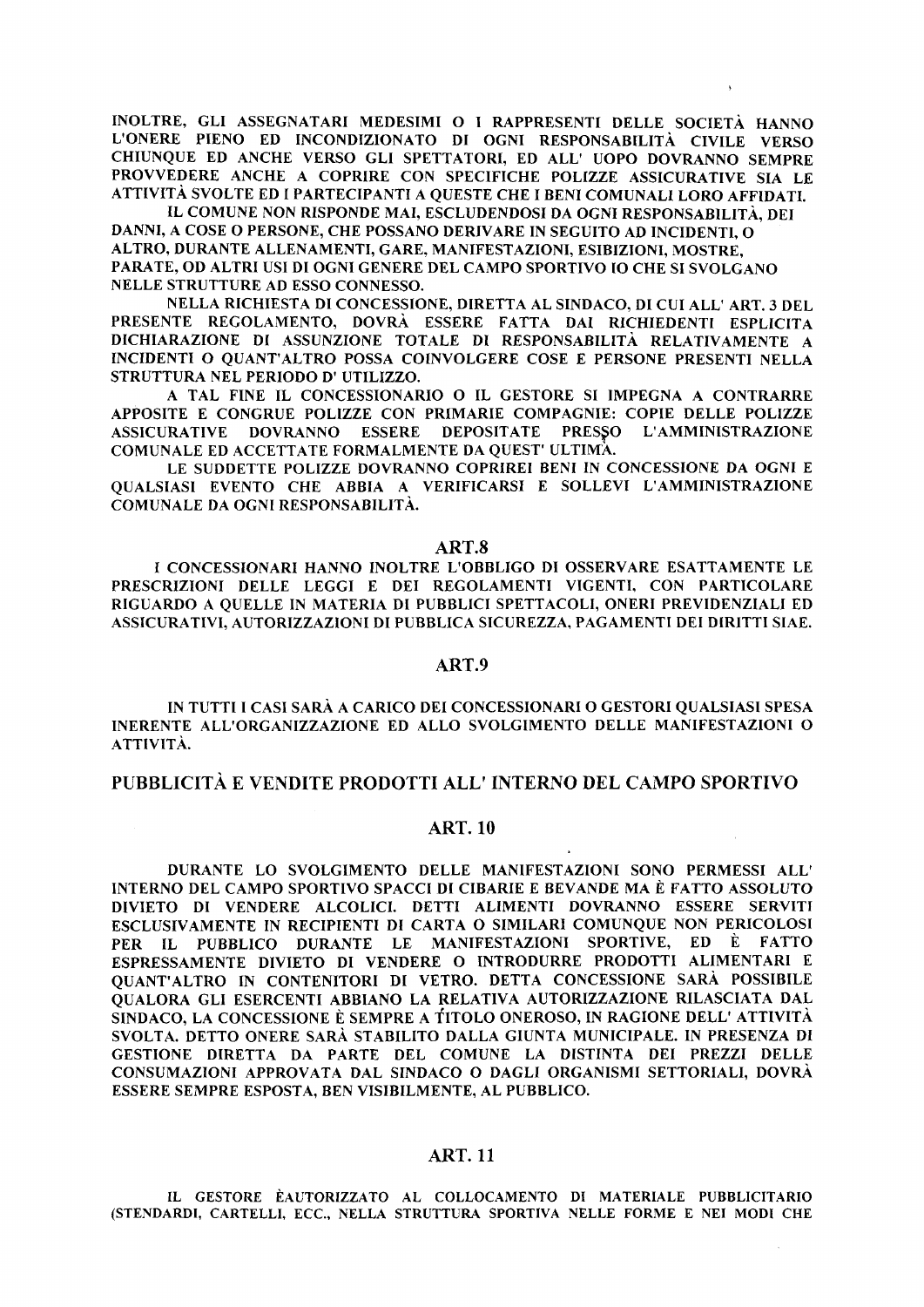DOVRANNO SEMPRE PREVENTIVAMENTE ESSERE AUTORIZZATI DALL'AMMINISTRAZIONE **COMUNALE.** 

LA CONCESSIONE DI GESTIONE DEGLI IMPIANTI PUBBLICITARI È SEMPRE A TITOLO ONEROSO, IN RAGIONE DELL' ATTIVITÀ SVOLTA.

DETTO ONERE SARÀ STABILITO DALL'ENTE GESTORE. DETTE FORME PUBBLICITARIE NON POTRANNO ESSERE IN CONTRASTO CON I FINI ISTITUZIONALI DELL' ENTE.

LA PUBBLICITÀ ESPOSTA, POTRÀ ESSERE SOSTITUITA DURANTE L'UTILIZZAZIONE DELLA STRUTTURA DA PARTE DI ALTRI CONCESSIONARI, PER QUESTO DOVRÀ ESSERE RIMOVIBILE, E DETTA OPERAZIONE CHE NON DOVRÀ MAI ESSERE PREGIUDIZIEVOLE PER LA STRUTTURA, DOVRÀ ESSERE SEMPRE EFFETTUATA DALLA SOCIETÀ RESPONSABILE DELLA CONCESSIONE PUBBLICITARIA.

IL GESTORE ASSUME ESPLICITAMENTE OGNI E QUALSIASI RESPONSABILITÀ INERENTE ALL'EFFETTUAZIONE DELLA PUBBLICITÀ NEL CENTRO SPORTIVO, TENENDO L'AMMINISTRAZIONE COMUNALE SOLLEVATA ED INDENNE DA OGNI E QUALSIASI RESPONSABILITÀ.

RESTANO A CARICO DEL GESTORE O CHI PER ESSO TUTTE LE PRATICHE. LE AUTORIZZAZIONI E TUTTI I NULLAOSTA RICHIESTI DALLE NORME IN VIGORE, NONCHÉ GLI ADEMPIMENTI RELATIVI ALL'ASSOLVIMENTO DELL' IMPOSTA COMUNALE SULLA PUBBLICITÀ GLI ONERI DI RIMESSAGGIO E MANUTENZIONE EIQUALSIASI ALTRO ONERE DERIVANTE DALLA COLLOCAZIONE DI MATERIALE PUBBLICITARIO NELLA STRUTTURA SPORTIVA.

COPIA DEI CONTRATTI PUBBLICITARI DOVRÀ ESSERE A DISPOSIZIONE DELL'AMMINISTRAZIONE COMUNALE OVE RICHIESTA. IL CONCESSIONARIO, COMUNQUE SI IMPEGNA A CHE EVENTUALI ACCORDI DI SPONSORIZZAZIONE O CONTRATTI PUBBLICITARI CHE COINVOLGONO A QUALUNQUE TITOLO LA STRUTTURA SPORTIVA LOCALI, LE ATTREZZATURE E LE AREE PERTINENTI ALL' IMPIANTO NON DOVRANNO ECCEDERE LA DURATA DELLA CONCESSIONE. PER EVENTUALI ACCORDI PUBBLICITARI O DI SPONSORIZZAZIONI CHE COINVOLGONO LA STRUTTURA SPORTIVA NON È AMMESSO IL TACITO RINNOVO. PER MANIFESTAZIONI NON ORGANIZZATE DIRETTAMENTE DAL GESTORE L'AMMINISTRAZIONE AUTORIZZARE UNA DIRETTA O DIVERSA GESTIONE DELLA PUBBLICITÀ.

IL COMUNE SI RISERVA DI COLLOCARE EVENTUALE MATERIALE PUBBLICITARIO PER CAMPAGNE DI SENSIBILIZZAZIONE COLLETTIVA, IL GESTORE NON AVRÀ NULLA A PRETENDERE.

# VIGILANZA SUGLI IMPIANTI E SULL' USO DEGLI STESSI:

# **ART. 12**

LA VIGILANZA DEL CAMPO SPORTIVO È AFFIDATA AL PERSONALE COMUNALE (CUSTODI) O DIRETTAMENTE AL GESTORE AL QUALE VENGONO ATTRIBUITI I SEGUENTI **COMPITI:** 

- CUSTODIRE LA PROPRIETÀ COMUNALE A LUI AFFIDATA IMPEDENDO MANOMISSIONI, ASPORTAZIONI O DANNEGGIAMENTI AI MANUFATTI, AI MATERIALI, AGLI ATTREZZI ED ARREDI DI QUALSIASI SPECIE:
- IMPEDIRE L'ACCESSO AL CAMPO SPORTIVO ED ALLE STRUTTURE ANNESSE A CHIUNQUE NON SIA IN REGOLA CON I PAGAMENTI, E NON ABBIA LE PREVENTIVE AUTORIZZAZIONI, E CHE NON SIA DIPENDENTE DELL'AMMINISTRAZIONE COMUNALE E SIA AUTORIZZATO PER LE MANSIONI CHE SVOLGE ALL' INTERNO, AL CONTROLLO, MANUTENZIONE E VIGILANZA DELL' IMPIANTO.
- ESEGUIRE LA PERIODICA PULIZIA DEL RECINTO DELLE TRIBUNE, DELLO SPAZIO RISERVATO AL GIOCO, ESTIRPARE E FALCIARE L' ERBA ANCHE NELLA PARTE ESTERNA ADIACENTE ALL'INGRESSO DEL CAMPO E LUNGO I MURI PERIMETRALI.
- CURARE LA CONSERVAZIONE E LO SVILUPPO DELLE PIANTE E DEGLI ALBERI. ATTENDERE ALLA CONTINUA CONSERVAZIONE IN BUONO STATO DEL RECINTO: PROVVEDERE ALLA PULIZIA DEGLI SPOGLIATOI E DEI BAGNI, ANCHE **OUELLI UTILIZZATI DAGLI SPETTATORI.**
- **CAMPO PRIMA DELLE** PARTITE, **OUANDO DISPOSTO SEGNARE**  $\Pi$ . DALL'AMMINISTRAZIONE. INDIVIDUARE, SEGNALANDO TEMPESTIVAMENTE AGLI UFFICI DI COMPETENZA, LE EVENTUALI DEFICIENZE DEGLI IMPIANTI ELETTRICI,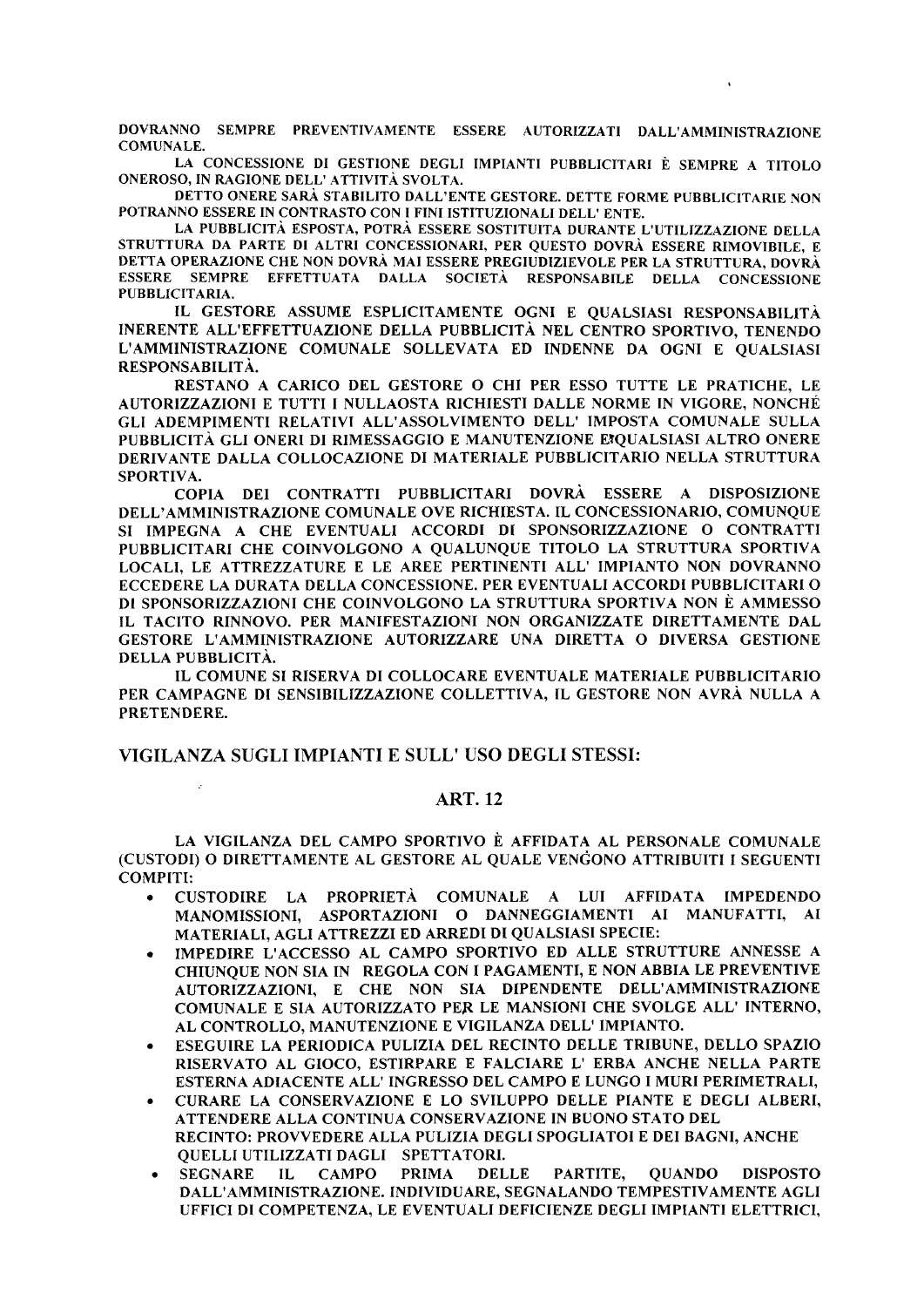IDRICI ECC... DELLA STRUTTURA, ATTIVANDOSI PER IL LORO IMMEDIATO **RIPRISTINO:** 

- DENUNCIARE ALL'AMMINISTRAZIONE OGNI EVENTUALE ATTEGGIAMENTO VANDALICO DA PARTE DI TERZI NEI CONFRONTI DELLA STRUTTURA:
- RELAZIONARE ALL'AMMINISTRAZIONE SUI COMPORTAMENTI NON CONSONI, E NONRISPETTOSI DIQUANTO SANCITO DAL PRESENTE REGOLAMENTO, TENUTI DA PARTE DEI RAPPRESENTANTI DEI SODALIZI AUTORIZZATI AD USUFRUIRE DEGLI **IMPIANTI DE QUO.**
- TENERE IN CONSEGNA MATERIALI, ATTREZZI ED ARREDI DI PROPRIETÀ DEL COMUNE E DESCRITTI IN APPOSITO INVENTARIO, CON DIVIETO DI PERMETTERNE LA CONSEGNA, L'USO, O L'ASPORTAZIONE SENZA AUTORIZZAZIONE SCRITTA DEL SINDACO.
- PROVVEDERE ALLA CILINDRATURA DELL'AREA DI GIOCO ED AL REGOLARE **MANTENIMENTO DELLA SUA SUPERFICIE.**
- ASPORTARE E IL BONIFICARE"DAI SASSI, COLMANDO LE BUCHE E GLI EVENTUALI AVVALLAMENTI, IL TERRENO DI GIOCO E GLI AMBITI DI PERTINENZA DEL CAMPO SPORTIVO.
- PRESENZIARE A TUTTE LE ESERCITAZIONI, GIOCHI, E MANIFESTAZIONI IN QUALSIASI MOMENTO, ALLO SCOPO D'IMPEDIRE DANNI D'OGNI SORTA, E OUANDO OUESTI AVVENGANO, DENUNCIARE IMMEDIATAMENTE ALL'UFFICIO COMUNALE I RESPONSABILI.
- SORVEGLIARE COSTANTEMENTE L'ACCESSO DI SERVIZIO, VIETANDONE L'INGRESSO A PERSONE NON AUTORIZZATE.
- ESPLETARE OGNI ALTRA MANSIONE CHE SIA INERENTE ALL'ACCURATA CUSTODIA E MANUTENZIONE DEL CAMPO E DEI MATERIALI E DIRETTA AD **EVITARE ABUSI ED ARBITRII:**
- DENUNCIARE AL TECNICO DEL COMUNE OGNI FATTO CHE INTERESSI LA BUONA CONSERVAZIONE ED IL REGOLARE FUNZIONAMENTO DEL CAMPO SPORTIVO;
- CURARE L'ACCENSIONE E LO SPEGNIMENTO DELL' IMPIANTO D'ILLUMINAZIONE  $\bullet$ INTERNO ED ESTERNO.
- CURARE IL REGISTRO DELLE PRESENZE E D'UTILIZZO DELLA STRUTTURA SPORTIVA, IN RELAZIONE AI CANONI PAGATI.
- PRENDERE ATTO, CON IL RITIRO DI APPOSITA RICEVUTA, DEI PAGAMENTI AVVENUTI E DARNE NOTIZIAAI RESPONSABILI DEL COMUNE PER GLI OPPORTUNI INTERVENTI. I CUSTODI, VENGONO DESIGNATI DALL'AMMINISTRAZIONE COMUNALE, ALL' INTERNO DEL PROPRIO PERSONALE, CHE NE CURERÀ ANCHE L' EVENTUALE TURNAZIONE, ANCHE IN RELAZIONE ALLE ATTIVITÀ SPORTIVE E NON, CHE SI SVOLGONO NELLA STRUTTURA DE QUO.

### **ART.13**

IL COMUNE HA LA VIGILANZA SULL' USO DEGLI IMPIANTI SPORTIVI. ESSO HA LA FACOLTÀ, IN QUALSIASI MOMENTO E SENZA PREAVVISO, DI DISPORRE, CON PROPRIO PERSONALE O DIRETTAMENTE DA PARTE DEGLI AMMINISTRATORI, SOPRALLUOGHI ED ACCERTAMENTI PER VERIFICARNE IL RISPETTO DELLE PRESCRIZIONI CONTENUTE NELL'AUTORIZZAZIONE E DEGLI OBBLIGHI DERIVANTI DAL PRESENTE REGOLAMENTO. IN CASO DI ACCERTATA INOSSERVANZA, IL COMUNE POTRÀ PROCEDERE ALLA REVOCA CON EFFETTO IMMEDIATO DELL'AUTORIZZAZIONE CONCESSA, RISERVANDOSI DI INTROITARE QUANTO GIÀ VERSATO DA PARTE DELL' USUFRUTTUANTE A TITOLO DI RIMBORSO SPESE PER GLI EVENTUALI DANNI SUBITI, RISERVANDOSI ANCHE DI ANDARE IN GIUDIZIO, DAVANTI ALLA MAGISTRATURA ORDINARIA PER IL RISARCIMENTO DI QUANTO SUBITO O I DANNI ALL' IMMAGINE RICEVUTI.

# REVOCA E SOSPENSIONE DEL DIRITTO DI UTILIZZO DELL'IMPIANTO **SPORTIVO**

# **ART.14**

L'AMMINISTRAZIONE COMUNALE HA FACOLTÀ DI REVOCARE LA CONVENZIONE PER LA GESTIONE LE ASSEGNAZIONI O DI NON PROCEDERE ALLA STESSA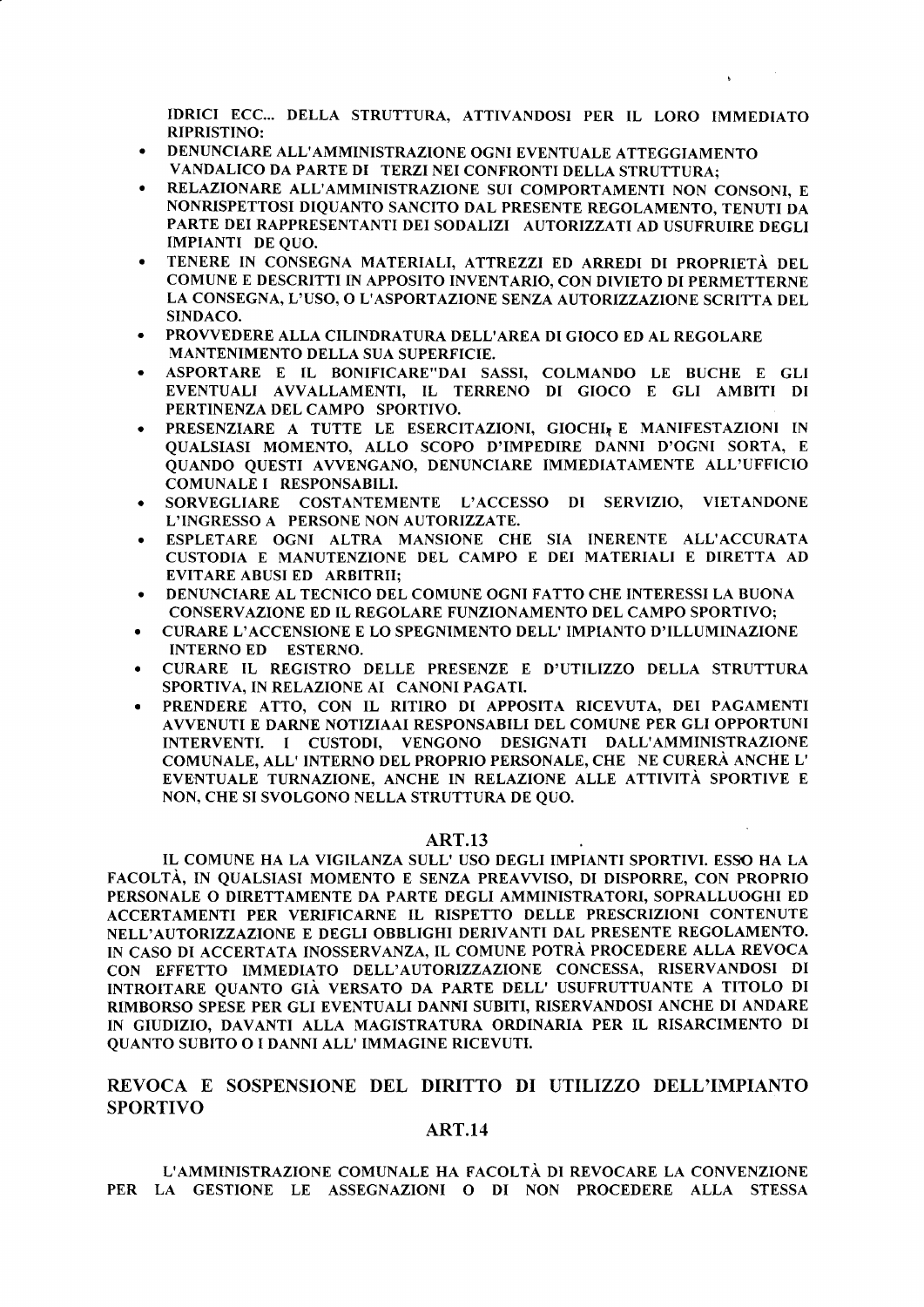RELATIVAMENTE ALL' IMPIANTO SPORTIVO NELLA SUCCESSIVA ANNATA SPORTIVA QUANDO SI VERIFICANO, OLTRE A QUANTO GIÀ DETTO, LE SEGUENTI CONDIZIONI:

- VIOLAZIONE DELLE NORME; DEL PRESENTE REGOLAMENTO;
- NON OTTEMPERANZA ALLE DISPOSIZIONI EMANATE DALL'AMMINISTRAZIONE **COMUNALE:**
- DANNEGGIAMENTI INTENZIONALI O DERIVANTI DA NEGLIGENZA ALLE  $\bullet$ STRUTTURE DELL' IMPIANTO SPORTIVO:
- USO IMPROPRIO DELL' IMPIANTO SPORTIVO E DIFFORME DA QUANTO PREVISTO **NELLA CONCESSIONE D' USO:**
- DANNI ALL'IMMAGINE DEL COMUNE E DELLA COLLETTIVITÀ BROLESE DERIVANTI DA COMPORTAMENTI O AZIONI POCO EDIFICANTI MESSI IN ATTO **UTILIZZANTE DALLA SOCIETÀ** DELL'IMPIANTO **DURANTE**  $\Omega$ CONSEGUENTEMENTE L'ATTIVITÀ ISTITUZIONALE-SPORTIVA.

DETTA REVOCA, CHE PUÒ AVVENIRE ANCHE NEL CORSO DEL PERIODO D'UTILIZZO, SENZA PREGIUDIZIO DI QUANTO POSSA AL COMUNE COMPETERE ANCHE PER IL RISARCIMENTO DEI DANNI SUBITI, PRODURRÀ LA DECADENZA D' USO, CON RISOLUZIONE IMMEDIATA DI DIRITTO DEL RAPPORTO PER COLPA DEL CONCESSIONARIO SENZA NULLA ECCEPIRE O PRETENDERE L' AMMINISTRAZIONE SI RISERVA LA SOSPENSIONE TEMPORANEA DEI TURNI DI ASSEGNAZIONE NEL CASO IN CUI SI DOVESSERO SVOLGERE PARTICOLARI MANIFESTAZIONI SPORTIVE E CULTURALI E PER RAGIONI CONTINGENTI TECNICHE E MANUTENTIVE DEGLI IMPIANTI.

DEVE ESSERE DATA COMUNICAZIONE ALLA (O ALLE) SOCIETÀ ASSEGNATARIA/E ALMENO 10 GIORNI PRIMA LA SOSPENSIONE È PREVISTA ANCHE PER INAGIBILITÀ DEGLI IMPIANTI, AD INSINDACABILE GIUDIZIO DEL RESPONSABILE DELL'UFFICIO TECNICO COMUNALE E IN OGNI CASO QUALUNQUE SOSPENSIONE NON PUÒ COSTITUIRE TITOLO DI RIVALSA, VERSO L'ENTE COMUNALE, DA PARTE DELLA SOCIETÀ ASSEGNATARIA.

**ART. 15** 

IN OGNI CASO OUALUNOUE SOSPENSIONE NON PUÒ COSTITUIRE TITOLO DI RIVALSA A CARICO DELL'ENTE COMUNALE DA PARTE DELLA SOCIETÀ ASSEGNATARIA. E INDIPENDENTEMENTE DA QUANTO PREVISTO NEGLI ARTICOLI PRECEDENTI IN OGNI MOMENTO LA CIVICA AMMINISTRAZIONE SI RISERVA LA PIÙ AMPIA FACOLTÀ CHE REVOCARE IN TUTTO O IN PARTE L'AUTORIZZAZIONE PER MOTIVI DI PUBBLICO INTERESSE SENZA CHE NULLA POSSA ECCEPIRE E/O PRETENDERE A QUALSIASI TITOLO.

# DISPOSIZIONI FINALI ED ACCESSO AGLI ATTI:

# **ART.16**

LE NORME DI CUI AL PRESENTE REGOLAMENTO ENTRERANNO IN VIGORE DALLA DATA DI ESECUTIVITÀ DELLA DELIBERAZIONE DI APPROVAZIONE DEL PRESENTE REGOLAMENTO E A DETTI ESTREMI DOVRANNO OBBLIGATORIAMENTE FARE RIFERIMENTO TUTTE LE AUTORIZZAZIONI CHE SI STIPULERANNO. TUTTE LE EVENTUALI DISPOSIZIONI PRECEDENTEMENTE ADOTTATE SI INTENDONO ABROGATE.

### **ART 17**

CHIUNQUE POTRÀ, SU RICHIESTA SCRITTA, PRENDERE VISIONE DELL' APPOSITO REGISTRO, ISTITUITO PRESSO IL COMUNE, NEL QUALE SARANNO INSERITE A CURA DEL RESPONSABILE DELLA CUSTODIA DEL CAMPO SPORTIVO, GLI APPOSITI ORARI E TURNI CHE REGGIMENTANO L'USO DEL CAMPO DA PARTE DELL'AMMINISTRAZIONE **COMUNALE.** 

### **ART.18**

PER QUANTO NON REGOLAMENTATO NEL PRESENTE, SI RICHIAMANO LE DISPOSIZIONI VIGENTI DI LEGGI IN MATERIA, I REGOLAMENTI COMUNALI, LE DISPOSIZIONI DELLE AUTORITÀ DI P.S. E DELL'IGIENE PUBBLICA, IN QUANTO APPLICABILI E COMPATIBILI CON LA NATURA DEGLI IMMOBILI, RESTANDO COME DETTO, ESONERATO IL COMUNE DI BROLO, DA QUALSIASI RESPONSABILITÀ PER DANNI CHE ALL'UTILIZZATORE ED A TERZI POTESSERO DERIVARE DALLA PRESENTE.